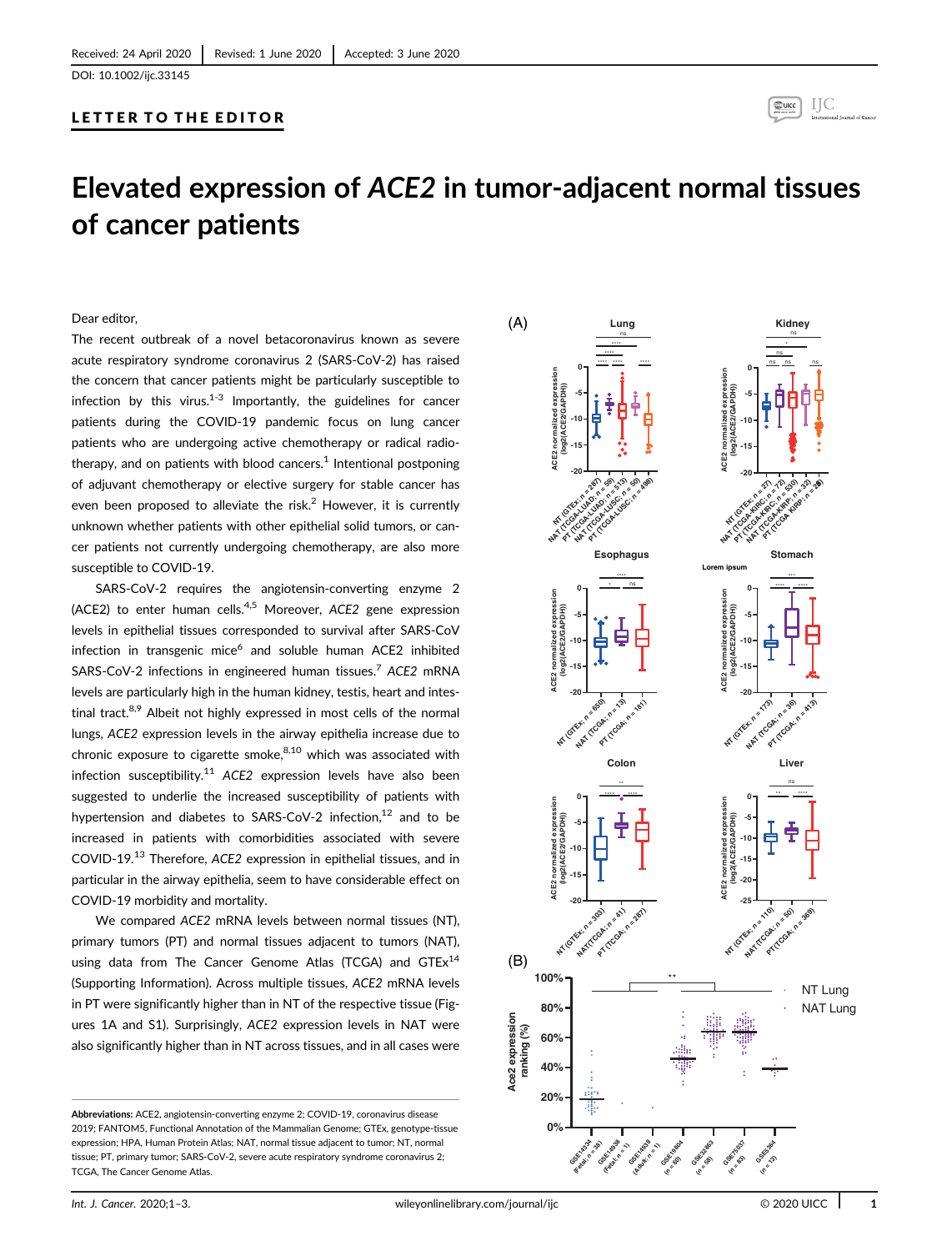at least as high as in the respective PT (Figures 1A and S1). This result suggests that the NAT of cancer patients would likely be more susceptible to SARS-CoV-2 infection than the corresponding tissues of healthy individuals.

Focusing on the lung due to its relevance in the disease etiology, we next queried the mRNA expression levels of ACE2 in two additional datasets of normal human tissues, the Human Protein Atlas<sup>15</sup> and FANTOM5.<sup>16</sup> In concordance with the GTEx data, the expression levels of ACE2 in whole-lung tissues from healthy donors were negligible (median of 0.7pTPM, 1.8pTPM and 2.6 scaled tags per million, in GTEx, HPA and FANTOM5, respectively). Next, we compared the relative expression levels of ACE2 between healthy and tumor-adjacent lung tissues, using six published gene expression microarray datasets<sup>17-20</sup> (Supporting Information Methods). ACE2 expression levels in the tumor-adjacent normal lung samples were detected at discernible levels, and were significantly higher than those in the healthy normal lung samples (Figure 1B). This analysis confirmed that the mRNA levels of ACE2 are elevated in tumor-adjacent lung tissues of lung cancer patients.

This observation raises the possibility that lung cancer patients may have an increased risk to SARS-CoV-2 infection, regardless of chemotherapy-induced immune suppression. Furthermore, patients with other types of cancer, such as renal or gastrointestinal cancers, may also have elevated infection risk. However, to determine whether this is indeed the case, two questions require urgent attention: (a) Is ACE2 expression level in non-lung epithelia associated with SARS-CoV-2 infection risk?; and (b) Is ACE2 upregulation limited to the tissue adjacent to the tumor (presumably due to the tumor microenvironment), or are ACE2 levels systemically elevated in cancer patients? In addition, although ACE2 mRNA levels are upregulated in NAT and PT compared to NT, we cannot rule out the possibility that ACE2 protein levels are not significantly different due to post-transcriptional regulation mechanisms. Until these questions are resolved, we propose that the discussion of cancer guidelines during the COVID-19 pandemic should expand beyond patients with treatment-induced immune suppression.

FIGURE 1 Elevated expression of ACE2 in tumor-adjacent normal tissues of cancer patients. A, mRNA levels of ACE2 (normalized to GAPDH) in normal tissues (NT), Normal tissues adjacent to tumors (NAT) and primary tumors (PT) across eight tumor types representing six distinct tissues. KIRC, Kidney renal clear cell carcinoma; KIRP, kidney renal papillary cell carcinoma; LUAD, lung adenocarcinoma; LUSC, lung squamous cell carcinoma. Bar, median; box, 25th and 75th percentiles; whiskers,  $1.5 \times$  IQR of lower and upper quartile.  $*P < .05$ ; \*\*P < .01; \*\*\*P < .001; \*\*\*\*P < .0001; One-way ANOVA with Tukey's test. B, Relative mRNA levels of ACE2 in normal lung tissues (NT) and normal tissues adjacent to tumors (NAT), calculated based on six gene expression microarray datasets. Bar, median. \*\*P = .0045; two-tailed Student's t test for a comparison between the median values of the datasets in each group [Color figure can be viewed at [wileyonlinelibrary.com](http://wileyonlinelibrary.com)]

# **KEYWORDS**

ACE2, COVID-19, NAT, SARS-CoV-2

## ACKNOWLEDGEMENTS

Research in the Ben-David lab is supported by the Azrieli Foundation, the Richard Eimert Research Fund on Solid Tumors, the Tel-Aviv University Cancer Biology Research Center and the Israel Cancer Association (grant #20200111).

### CONFLICT OF INTEREST

We declare no conflict of interest.

## DATA AVAILABILITY STATEMENT

The data that support the findings of our study are available in Xena at [https://xena.ucsc.edu/,](https://xena.ucsc.edu/) in the Human Protein Atlas at [https://](https://www.proteinatlas.org/) [www.proteinatlas.org/,](https://www.proteinatlas.org/) and in GEO at [https://www.ncbi.nlm.nih.gov/](https://www.ncbi.nlm.nih.gov/geo/) [geo/](https://www.ncbi.nlm.nih.gov/geo/) (accession numbers GSE14334, GSE14938, GSE5364, GSE19804, GSE32863 and GSE75037).

> Tom Winkler Uri Ben-David

Department of Human Molecular Genetics and Biochemistry, School of Medicine, Tel Aviv University, Tel Aviv, Israel

#### Correspondence

Uri Ben-David, Department of Human Molecular Genetics and Biochemistry, School of Medicine, Tel Aviv University, Tel Aviv, Israel. Email: [ubendavid@tauex.tau.ac.il](mailto:ubendavid@tauex.tau.ac.il)

# ORCID

Uri Ben-David D <https://orcid.org/0000-0001-7098-2378>

#### REFERENCES

- 1. Burki TK. Cancer guidelines during the COVID-19 pandemic. Lancet Oncol. 2020;21:621-630.
- 2. Liang W, Guan W, Chen R, et al. Cancer patients in SARS-CoV-2 infection: a nationwide analysis in China. Lancet Oncol. 2020;21: 335-337.
- 3. Xia Y, Jin R, Zhao J, Li W, Shen H. Risk of COVID-19 for cancer patients. Lancet Oncol. 2020;21:180.
- 4. Hoffmann M, Kleine-Weber H, Schroeder S, et al. SARS-CoV-2 cell entry depends on ACE2 and TMPRSS2 and is blocked by a clinically proven protease inhibitor. Cell. 2020;181:271-280.
- 5. Zhou P, Yang XL, Wang XG, et al. A pneumonia outbreak associated with a new coronavirus of probable bat origin. Nature. 2020;579: 270-273.
- 6. McCray PB, Pewe L, Wohlford-Lenane C, et al. Lethal infection of K18-hACE2 mice infected with severe acute respiratory syndrome coronavirus. J Virol. 2007;81:813-821.
- 7. Monteil V, Kwon H, Prado P, et al. Inhibition of SARS-CoV-2 infections in engineered human tissues using clinical-grade soluble human ACE2. Cell. 2020;181:905-913.
- 8. Smith JC, Sheltzer JM. Cigarette smoke exposure and inflammatory signaling increase the expression of the SARS-CoV-2 receptor ACE2 in the respiratory tract. Dev Cell. 2020;53:514-529.e3. [https://doi.](https://doi.org/10.1016/j.devcel.2020.05.012) [org/10.1016/j.devcel.2020.05.012](https://doi.org/10.1016/j.devcel.2020.05.012).